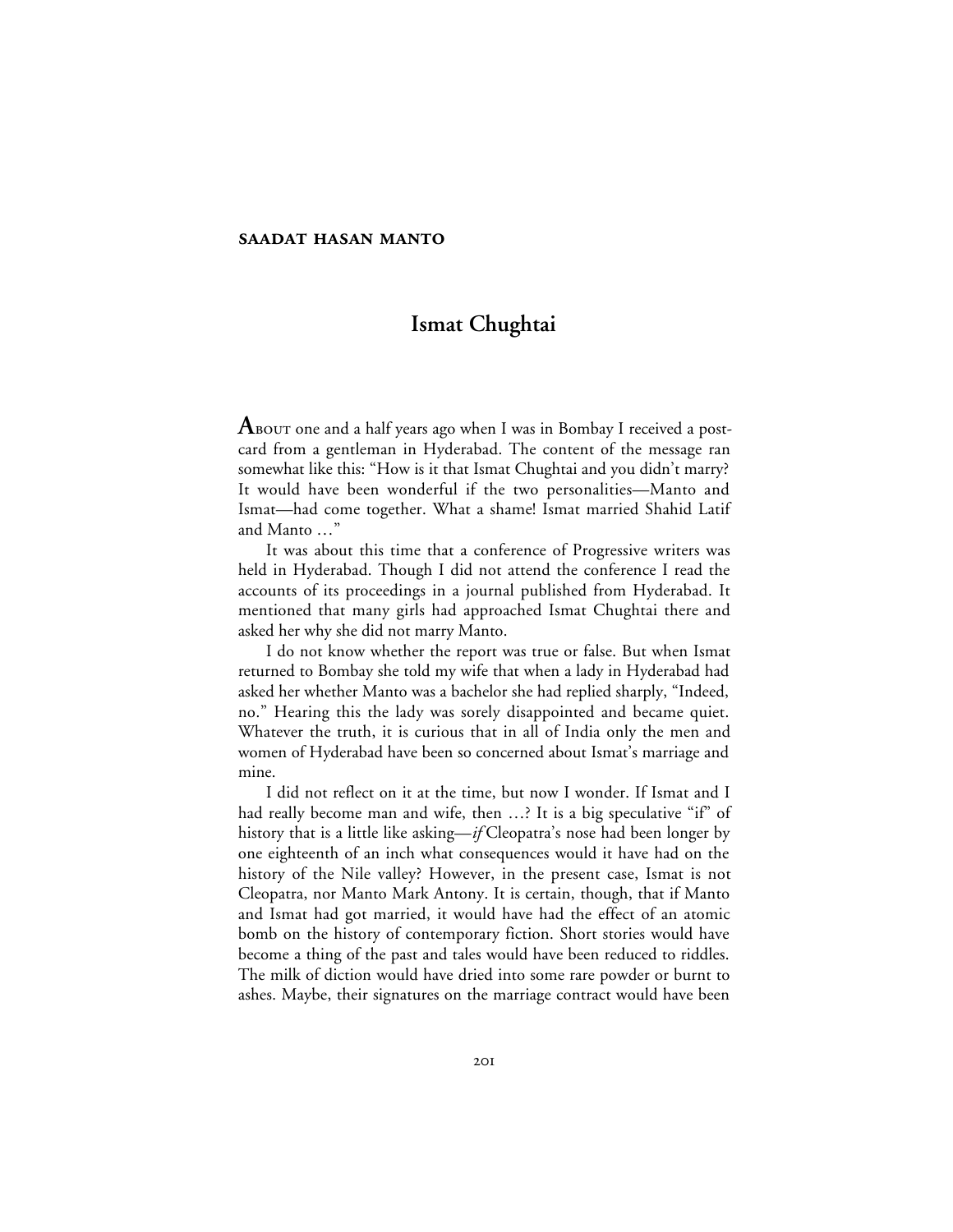their last compositions. Well, who could say with certainty that there would have been a marriage contract at all! It seems more probable that both would have written stories on the marriage contract and put their signatures on the officiating Qazi's forehead as a proof of the marriage. During the marriage ceremony, a dialogue like the following might have ensued:

"Ismat, Qazi Sahib's forehead looks like a writing board, doesn't it?"

"I beg your pardon?"

"What's wrong with your ears?"

"Nothing. It's your feeble voice that refuses to come out of your throat."

"Don't be silly…. Well, I said—Qazi Sahib's forehead looks exactly like a writing board."

"A writing board is absolutely flat."

"Don't you think his forehead is flat?"

"Do you even know what 'flat' is?"

" $N_0$ "

"Your head is flat. Qazi Sahib's is …"

"Very beautiful!"

"That it is."

"You're teasing me."

"It's you who's teasing me."

"On the contrary, *you're* teasing me."

"And I say, *you're* teasing me!"

"You must admit that you're teasing me."

"Come on, you're behaving like a husband already."

"Qazi Sahib, I shan't marry this woman…. If your daughter's forehead is as flat as yours, then please marry me to her."

"Qazi Sahib, I won't marry this fellow…. Please make me your wife, if you don't have four already. I like your forehead very much."

In the Preface of *Chotein*, Krishan Chander writes:

Ismat and Manto could not be more similar in their fictional art. Few Urdu writers can match them in their ability to leave a reader entirely clueless, to arouse his wonderment and suspense and then, in the end, suddenly change this wonderment and suspense into joy.

Had we thought of getting married, then instead of drowning others in wonder and agitation we ourselves would have been drowned in it.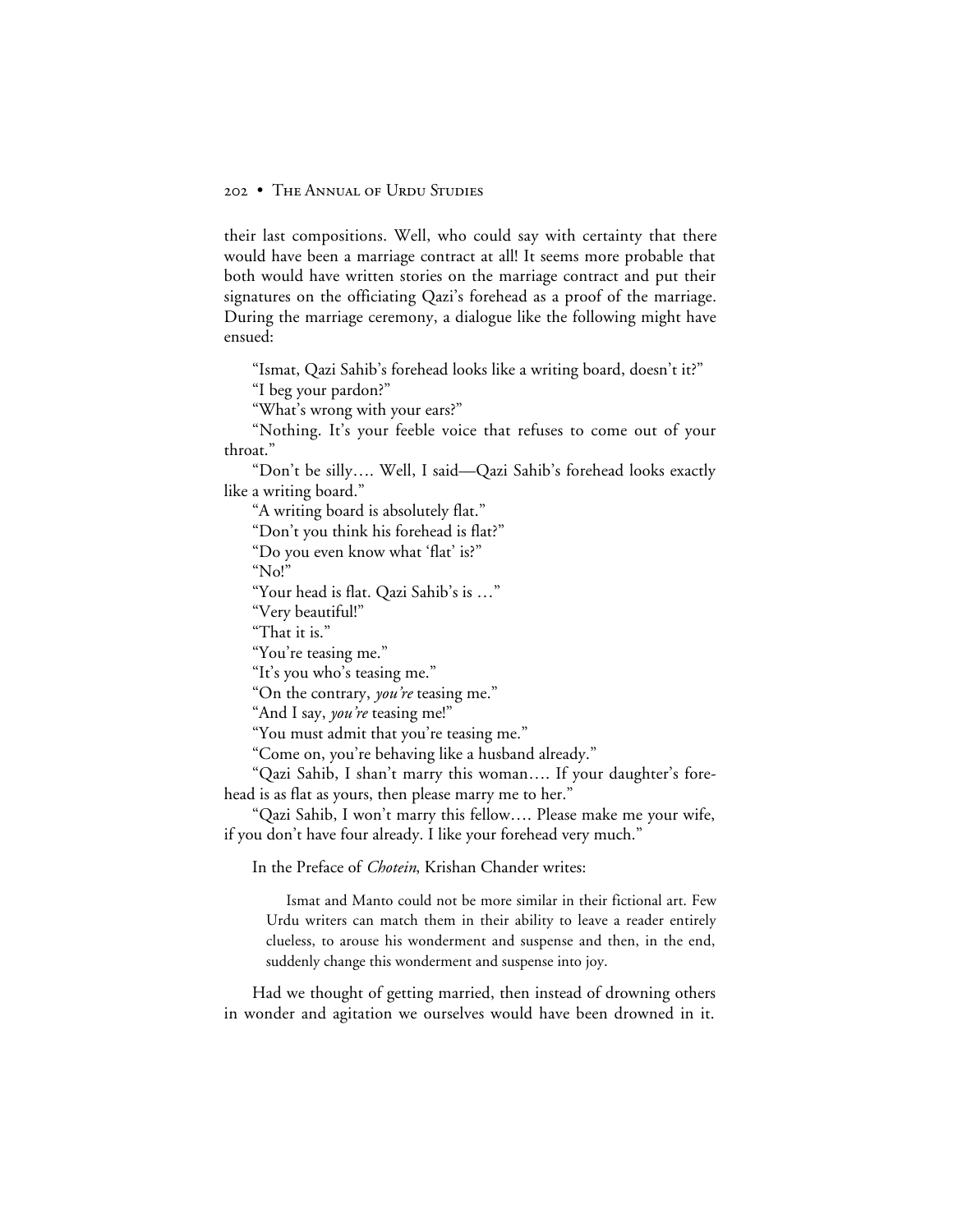And when we would have come to our senses after the initial shock, then our wonderment and agitation would have changed not into joy but sorrow. Ismat and Manto, *nikah* and marriage—what a ludicrous idea! Ismat writes:

How many Shaukats, Mahmoods, Abbases, Askaris, and Yunuses are dispersed in the small world of love; like cards they're shuffled and dealt out of the deck. Someone tell me who is Jack among them. Shaukat's roving, hungry eyes, Mahmood's limbs that crawl like a serpent, Askari's ruthless hands, Yunus' black mole under his lower lip, Abbas' vacuous smile; then so many others endowed with broad chests, broad foreheads, luxuriant hair, shapely calves, strong hands. All these are jumbled together like a skein of tangled twine. Puzzled, I stare at the skein not knowing which end I should pull so that one strand comes out untangled, and with its help I could fly beyond the horizon, reaching out like a kite. ["Chhoti Aapa"]

## Manto writes:

I know this much, that to love a woman and to buy land are the same to you. So, instead of falling in love, you had better buy one or two *bighas* of land and occupy them for your whole life…. Only one woman in a lifetime? And the world is so full of them! Why does it (the world) hold so many attractions? Why didn't Allah stop Himself right after creating *gandum* i.e., wheat? Listen to me, enjoy the life that you have been blessed with…. You are the kind of shopper who would amass wealth his whole life to find a suitable woman but would always consider the wealth inadequate. I am the kind of customer who will conclude deals with many women in his life. You want to fall in love so that some second-rate writer has the opportunity to recount it as pulp fiction. This will be published by Narain Dutt Sahgal on yellow paper and sold as junk in the flea market. I want to eat up like termites all the pages of my life so that no vestige of it remains. You want life in love. I want love in life. ["Takleef"]

If Ismat had found the end of a string in that skein of tangled twine which had made it possible for her to soar beyond the horizon like a kite, and if Manto had been able to turn himself into a termite swallowing up even half the pages of the book of his life, they would not have left such a deep mark on literature. Ismat would have remained in the high heavens beating her wings and Manto's admirers would have stuffed the rest of the book of his life into his belly and enclosed him in a glass case.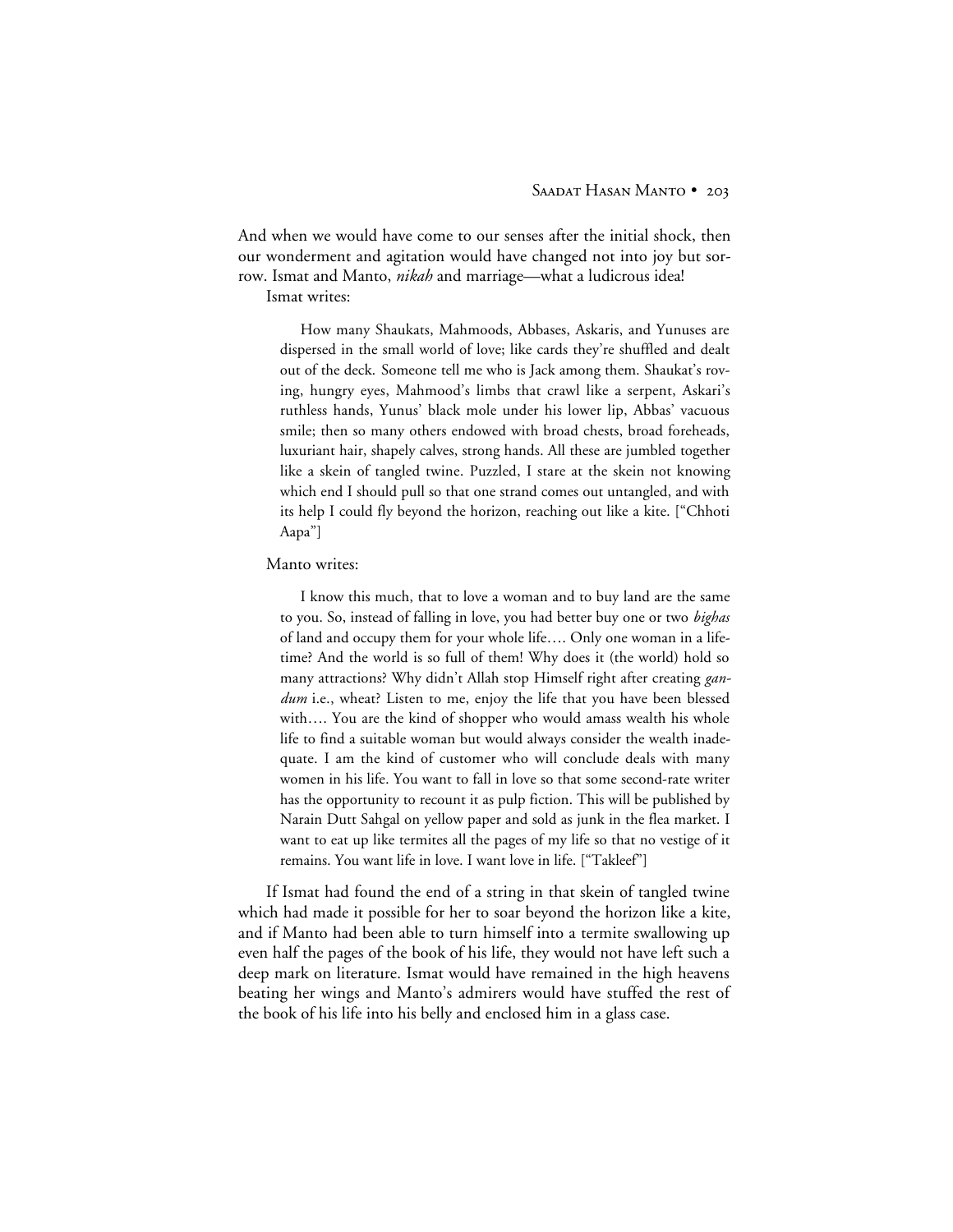Krishan Chander also has this to say in his Preface to *Chotein*:

As soon as Ismat's name is mentioned the male fiction writers begin to have fits. They are embarrassed. They cringe and are overwhelmed by a sense of shame. This preface is also the result of a desire to blot out this sense of shame.

Whatever I am writing about Ismat is not out of shame. In fact, I owe a debt to her, a debt I intend to pay back with a small amount of interest.

I do not remember which of her stories I read first. As I was about to write these lines I delved deep into my memory but that didn't help. It seems I had read them all even before they were written down. That is why I didn't have any fits. However, when I saw her I was sorely disappointed.

The office of the weekly *Musavvir* was situated at Adelfi Chambers, flat no. 17, Clair Road, Bombay. Shahid entered the office with his wife. It was August, 1942. All the Congress leaders including Mahatma Gandhi had been arrested. The atmosphere in the city was chaotic. The air was thick with politics. For some time we kept talking about the Independence Movement. Then we changed the topic and began talking about short stories.

About a month earlier Ismat's short story "Lihaf" had been published in *Adab-e Lateef*. I was working at All India Radio in Delhi then. After reading it I had told Krishan Chander, "The story is very good, but the last line betrays a lack of craft." Had I been the editor instead of Ahmad Nadeem Qasmi, I would have certainly deleted it. So, when our talk veered towards short stories, I told Ismat,

I liked your story "Lihaf." Your special merit lies in using your words with utmost economy. But I'm surprised that you've added the rather pointless line, "Even if someone gives me a lakh of rupees I won't tell anyone what I saw when the quilt was lifted by an inch."

"What's wrong with that sentence?" Ismat had retorted.

I was going to say something but then I looked at her face. There I saw the kind of embarrassment that overwhelms common, homely girls when they hear something unspeakable. I felt greatly disappointed because I wanted to have a detailed discussion with her about every aspect of "Lihaf." As she left I told myself, "The wretch turned out to be a mere woman after all!"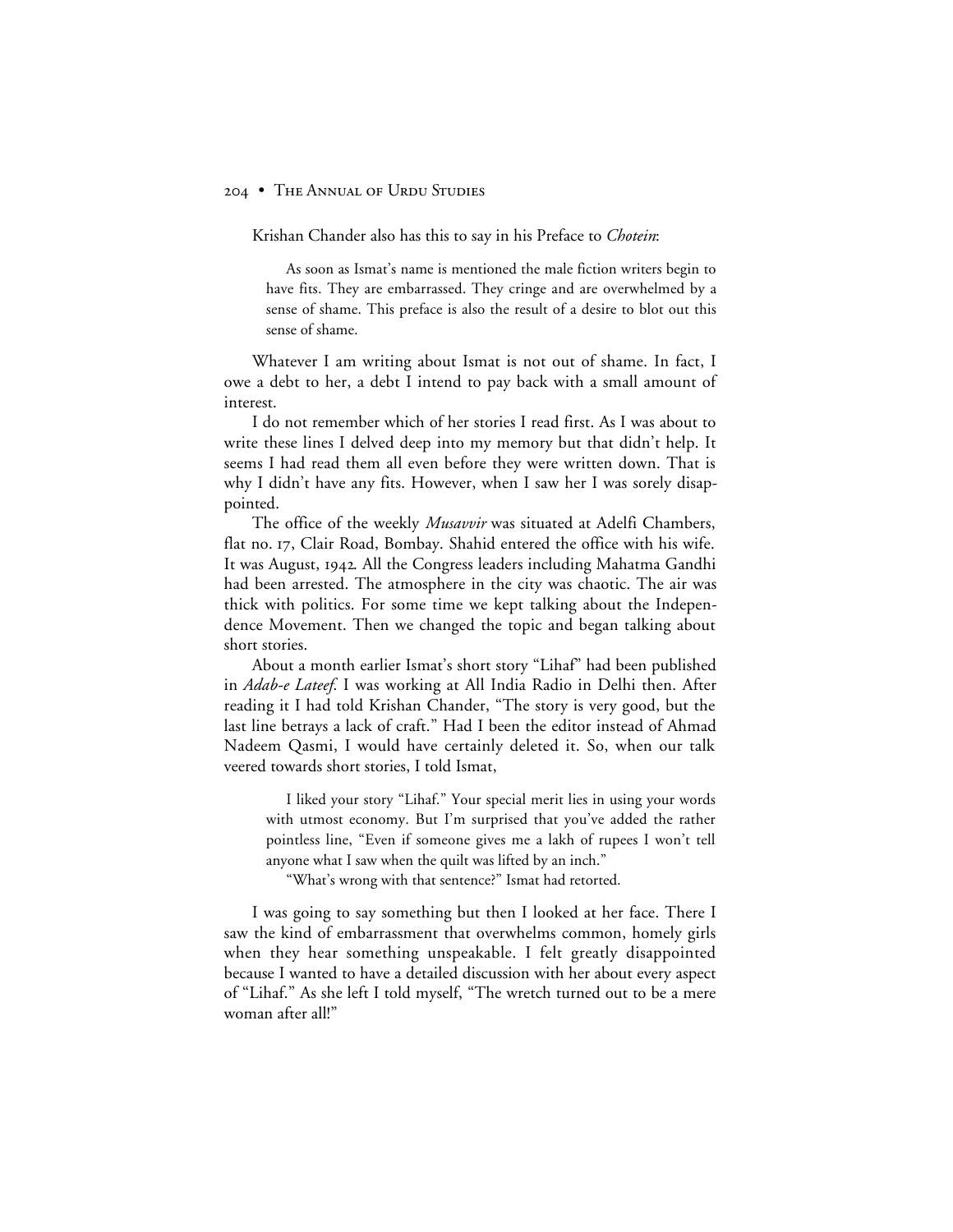I still remember, I had written a letter to my wife at Delhi the following day—"I met Ismat. You'll be surprised to know that as a woman she is exactly like you. I was bitterly disappointed. But you'll certainly like her. When I alluded to the last line of her story she was embarrassed."

After a long time, when I reflected seriously on my extreme reaction, I felt strongly that to create something enduring in art it is imperative that one stay within one's natural limits. Where now is the art practiced by Dr. Rasheed Jahan? Some of it got lost along with her long tresses, and some of it must have taken shelter in the pockets of her pantaloons. In France, George Sand\* had taken off the cloak of femininity and embraced a life of affectation. She may have been instrumental in making Chopin, the Polish composer, create some gems of music despite his blood-spitting, but her own creations died a stifling death in her own country.

I reflected: let the women fight head and shoulders with men on the battlefields, let them excavate mountains, let them become story-writers like Ismat Chughtai, but their palms should be adorned with henna. Bangles should tinkle on their wrists. I regret having made that remark about Ismat Chughtai at the time.

If she had not been "a mere woman, after all!" then we would not have found such fine and sensitive stories like "Bhulbhulaiyan," "Til," "Lihaf" and "Gainda" in her collections. They portray different facets of a woman—neat and transparent, purged of all artifice. These are not flirtations or coquetry designed to conquer men. They have nothing to do with the coarse gestures of the body. The objective of these spiritual gestures is man's conscience which encompasses the unknown and unintelligible but tender nature of a woman.

His complexion changed. "Poor child…. Perhaps he has lost his father."

"God forbid!" I clasped the child to my breast.

"*Tain*!" The child fired the gun.

"Hey, firing at your Abba!" I snatched his gun. ["Bhulbhulaiyan"]

People say, Ismat is a bad woman, a witch. Asses! She has distilled the essence of a woman's soul in these four lines. And these people judge her on the basis of their abominable morality. They should be made to stand

 <sup>\*</sup> Pen name of Amandine Aurore Lucie Duderant (née Dupin) (1804-76), French novelist and author of such works as *La Mare au Diable* (1846). She was a champion of women's rights.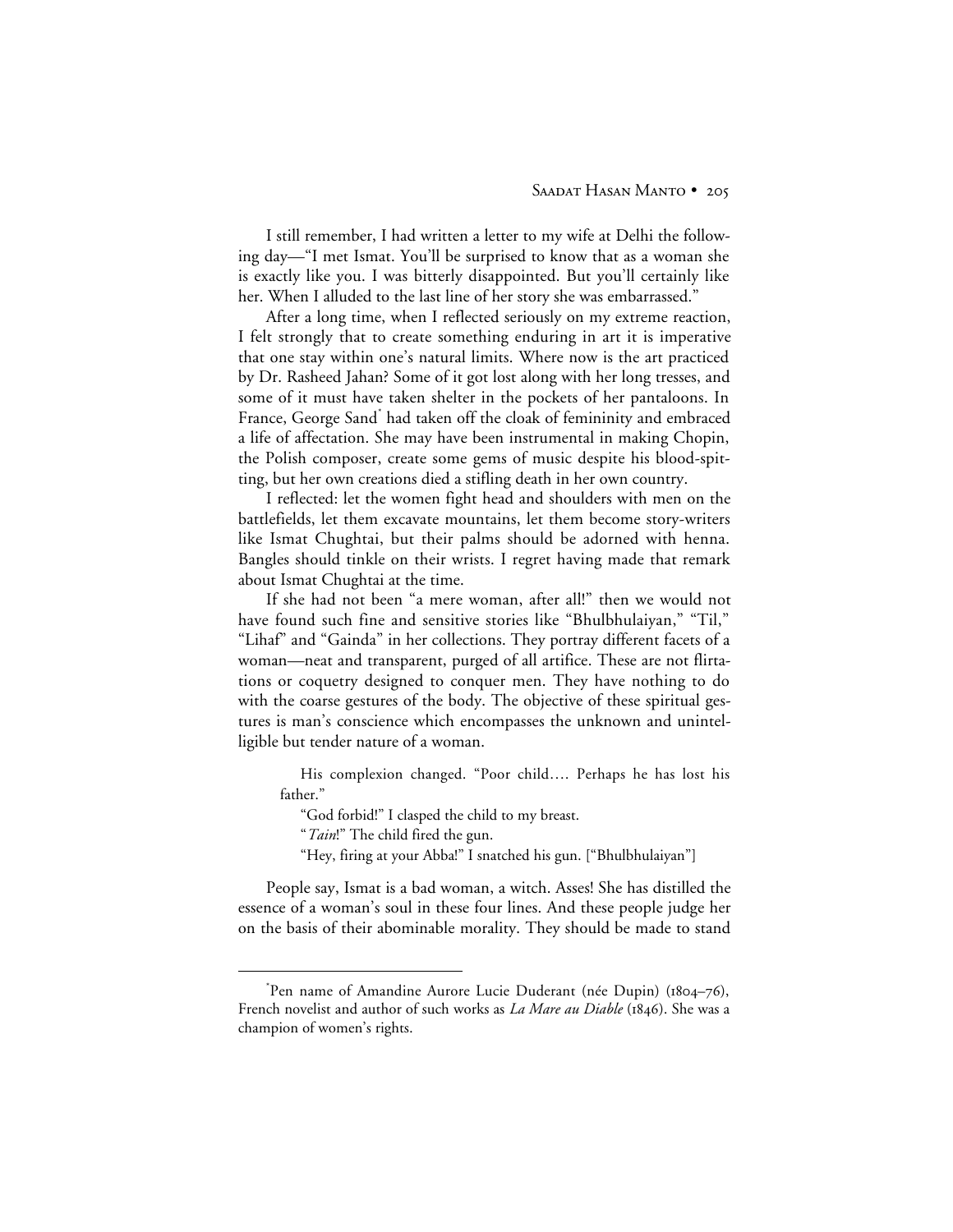up before a cannon and be shot through the head.

When "Dozakhi" was published in *Saqi*, my sister read it and told me, "Sa'adat, how shameless this Ismat can be? She didn't spare even her dead brother! How can she write such things about him?"

I said, "Iqbal, if you promise to write a sketch like this after my death, by God, I'm ready to die this very day."

Emperor Shah Jahan had the Taj Mahal built to commemorate his love for his beloved. Ismat wrote "Dozakhi" in memory of her beloved brother. Shah Jahan made others carry the stones, carve them and then build the grand mausoleum for the mortal remains of his beloved. Ismat gathered a multitude of sisterly emotions, erected a high scaffolding with them and then gently put her brother's body on top of it. The Taj looks like a brazen marble exhibit of Shah Jahan's love, "Dozakhi," on the other hand, is an exceedingly subtle and exquisite gesture of Ismat's love. The title is not a screaming advertisement for the paradise that has been created in it through its content.

After reading the sketch my wife had asked Ismat, "What is this nonsense you've written?"

"Don't chatter. Just get me some ice."

Ismat had this habit of chewing ice. She would hold a piece in her hand and crunch on it noisily. She wrote several of her short stories in this fashion. She would be lying face down on the charpoy supported by her elbow, with a notebook open before her on the pillow. She would hold a fountain pen in one hand and a chunk of ice in the other. The radio would go on blaring, but Ismat's pen would race along on the paper with a gentle rustle as her teeth smashed the ice into pieces.

Ismat writes by fits and starts. She may have a lean period when for months she writes nothing, but when she is taken over by the fits, hundreds of pages come out of her pen in a steady flow. And then she becomes supremely indifferent to eating, drinking or having a bath. She just lies there, face down, on the charpoy, resting on her elbow and committing her ideas in ink, not caring about her spelling or the use of diacritical marks.

A long novel like *Terhi Lakeer* was finished by her, as far as I know, in seven or eight sittings.

Krishan Chander writes about the pace of her narration:

The stories remind one of a horse race. That is, speed, movement, briskness (I think Krishan Chander meant, lightning speed) and acceleration. It is not only that the stories seem to be on the run but the sen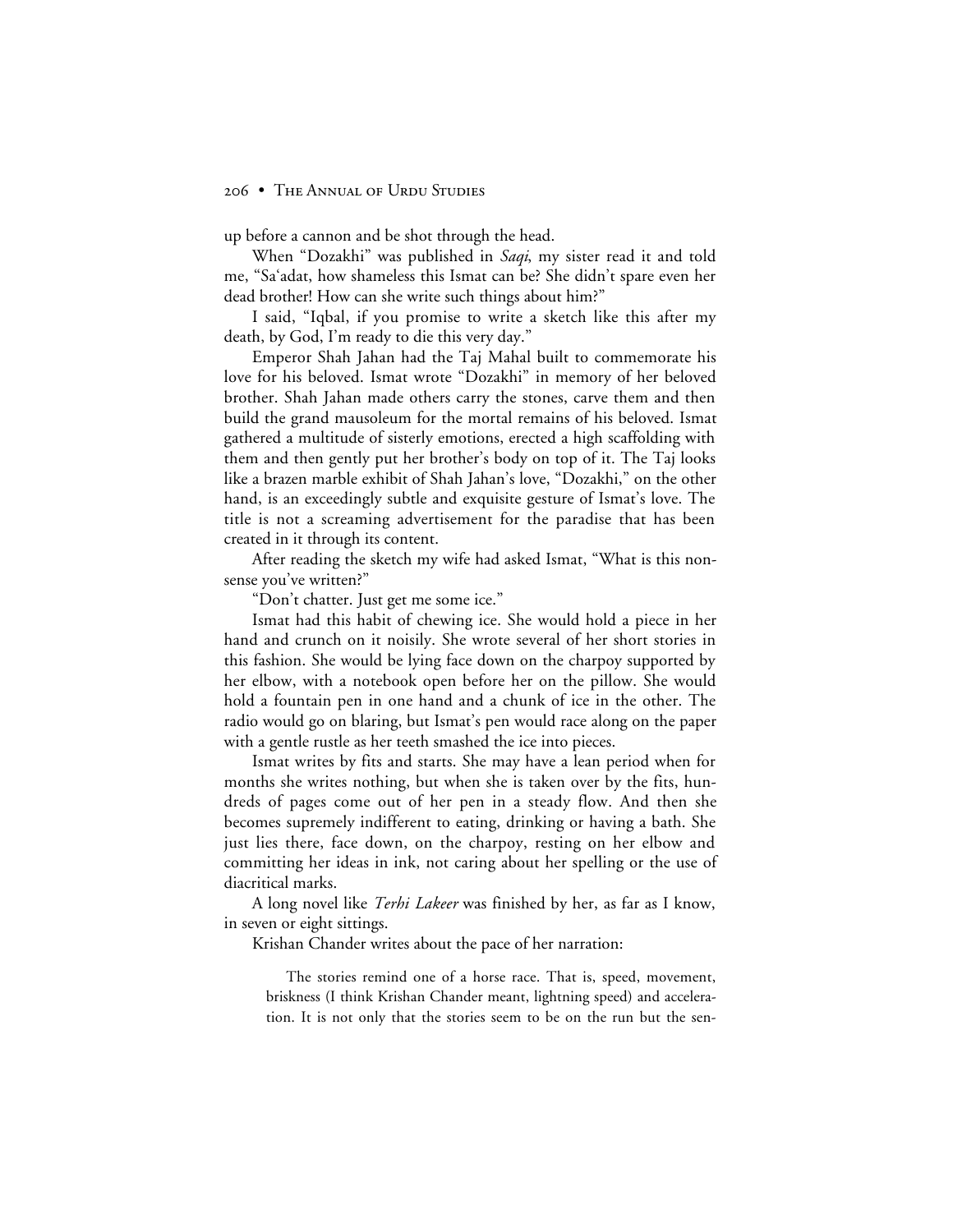tences, images, metaphors, the sounds and the sensibilities of the characters and their feelings—all seem to be moving along in a cluster with the force of a storm.

Ismat's pen and tongue both run fast. When she starts writing, her ideas race ahead and the words can't catch up with them. When she speaks, her words seem to tumble over one another. If she would enter the kitchen to demonstrate her culinary skill everything would be in a mess. Being hasty by nature, she would conjure up the baked *roti* in her mind even before she had finished kneading the dough; the potatoes wouldn't be peeled yet even though she had already finished making the curry in her imagination. I feel sometimes she may just go into the kitchen and come out again after getting satiated in her imagination. However, contrary to this haste, I have seen her perfectly relaxed when stitching clothing for her baby daughter. She may commit spelling mistakes while writing but her needle does not shake even a bit while stitching. Each stitch in its own place without any loose ends anywhere!

Ismat writes in "Uff, Ye Bachchey" (Oh! These Children!):

To call it a house is a misnomer. It is a veritable mohalla. There may be epidemics or plagues, children elsewhere may die, but none here will kick the bucket! Every year, by the grace of God, the house turns into a hospital. People say children also die. Well, they just may. How do I know?

And just a few days ago, in Bombay, when her daughter Seema was down with whooping cough, Ismat stayed awake through the whole night. She was deeply upset and looked lost all the time. One knows the real nature of love only when one becomes a mother.

Ismat is very stubborn. Obstinacy is her second nature. In this she is almost child-like. She will never accept any view or even a natural law without a show of resistance. First, she refused to get married; when she somehow agreed to that, she refused to become a mother. She will suffer and face troubles but will not give up her stubbornness. I think this is her strategy—to test life's truths through her conflicts with them. She has her own ways which are always different.

One finds the same traits of obstinacy and refusal in her male and female protagonists. A couple may be deeply in love, but they will go on denying it; longing to kiss, one will prick the other's cheek with a needle; wanting to stroke the other gently, one will instead strike the other so violently as to make him/her wince. This kind of violent or negative love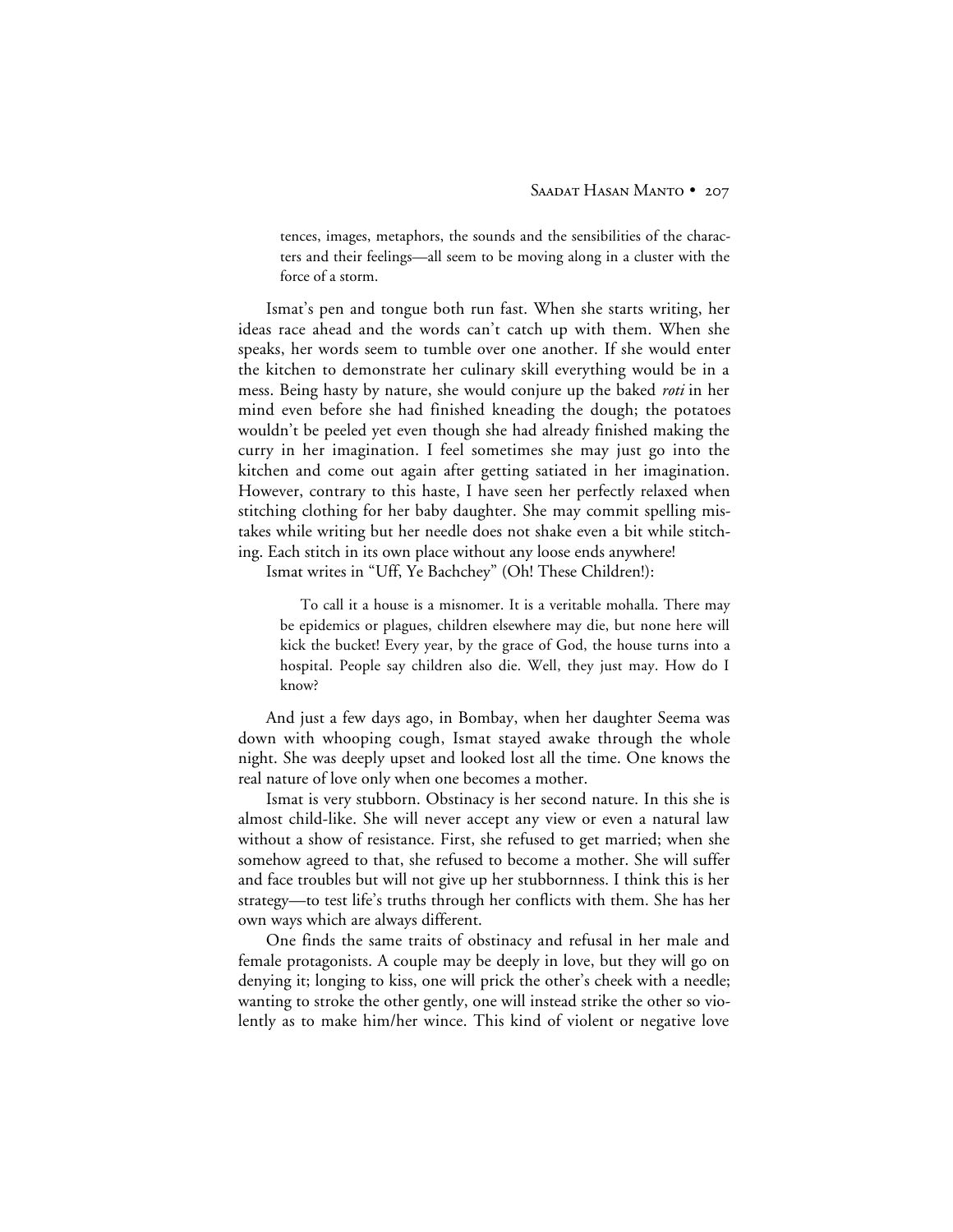that begins much like a sport, ends in tragedy in her stories.

If I live to see Ismat meeting the same fate I will not be surprised.

I have known Ismat five or six years. Given our fiery and volatile temperaments it is only natural that we should have many fights. Yet, it is surprising that we do not fight, except for once when we had just a minor tiff.

Shahid and Ismat had invited us to their house at Malad. When we were through with the dinner Shahid said, "Manto, you still commit mistakes in your usage." I rejected the contention out of hand. The argument started and raged on through the night. When the clock struck half past one Shahid declared that he was exhausted. But Ismat kept on arguing in support of her husband. The clock struck two. I was not ready to give in. It was then that Ismat used the phrase *dast darazi*. I cut her off immediately, pointing out that the right expression is *daraz dasti*. The clock struck three. Ismat did not admit to her mistake. My wife had already gone to sleep. To put an end to the hair-splitting Shahid fetched the dictionary from the adjacent room. *Dast darazi* could not be found in the list of items under "D," even though *daraz dasti* and its meanings were listed there. Shahid said, "Ismat, you have to accept defeat." Now husband and wife started quibbling. The roosters began to crow. Ismat flung the dictionary to one side and said, "When I compile a dictionary, the right expression there will be *dast darazi*. What's this nonsense… *daraz dasti*!"

Eventually the argument came to an end. We didn't fight after that, or rather we don't allow things to come to such a pass. Whenever our conversation reaches a flash point, either Ismat changes track or I turn onto safer turf.

I like Ismat and she likes me. But if someone were to suddenly ask, "What exactly is it that you like in each other?" then I'm sure both of our minds would go blank for a few moments.

Ismat's appearance may not be irresistible, but she is certainly attractive. I still remember our first meeting. She wore a simple dress—a white sari with a small border, a tight-fitting blouse with black stripes on a white background. She held a small purse in her hand and wore flat brown sandals without heels. Her small but sharp and inquisitive eyes gleamed behind thick eyeglasses. Her short curly hair had a crooked part. The merest trace of a smile brought dimples to her cheeks.

I did not fall in love with her; instead, my wife fell for her. However, if Safiya ever dares to express her love for her, Ismat is sure to say: "The cheek you have! Men of your father's age have fallen for me!"

I know a fellow writer, an old man, who had a crush on her. He had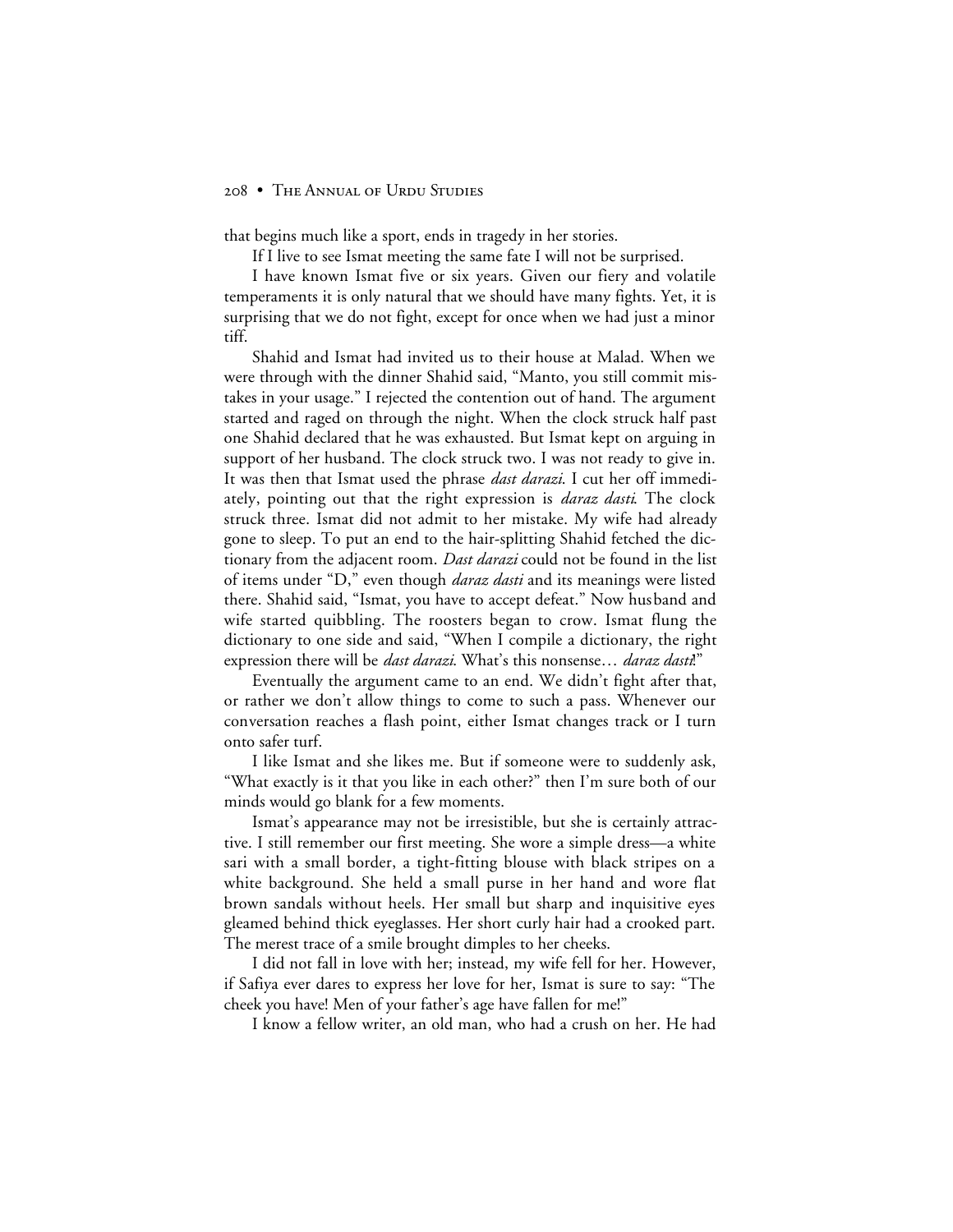expressed his love for her through his letters. Ismat encouraged him in the beginning, but eventually gave him such a drubbing that the poor man began to see stars. He may never write this "true" story.

To avoid the risk of a fight Ismat and I talk very little. Whenever a story of mine is published, she praises it. After "Nilam" was published she was very enthusiastic in her appreciation. "Really, what's this nonsense about addressing a woman as 'behen'? … You're right. For a woman, to be addressed as a sister by a man is an insult."

It made me wonder—she calls me "Manto Bha'i" and I call her "Ismat Behen." God help us!

In the course of our five or six year friendship I cannot recall any extraordinary event. Once both of us were arrested for obscenity. This charge had been brought against me twice before. But for Ismat it was something new. So she was very upset. Luckily it turned out to be illegal because the Punjab Police had arrested us without a warrant. Ismat was happy. But how long can one destined for trouble remain secure? Eventually she had to present herself before the Lahore court.

It's a long journey from Bombay to Lahore. But Shahid and my wife accompanied us. We had great fun. Safiya and Shahid teamed up and began to tease us about the obscenity charge. They kept harping on the hard life to come after arrest and described scenes of prison life with frightening details. Finally Ismat flared up and said, "Let them send us to the gallows; we'll stand by the truth."

We had to go to Lahore twice in connection with this lawsuit. On both occasions students from nearby colleges came in large numbers to see us in the court. Noticing this Ismat said to me, "Manto Bha'i, tell Choudhry Nazeer to collect a fee from those who want to see us. At least we can pay our fares with it."

As I said, we went to Lahore twice, and on both occasions we bought ten or twelve pairs of sandals and shoes from the Karnal Boot Shop. Someone had asked Ismat in Bombay:

"Did you go to Lahore in connection with the lawsuit?"

"No. We went to buy shoes."

This was about three and a half years ago. It was Holi. Shahid and I were sitting on the balcony of their flat at Malad drinking. Ismat began to incite my wife: "Look Safiya, these fellows are squandering so much money, why don't we join in?" They tried to summon up the courage for a whole hour. Suddenly there was a commotion. In walked Mukherjee, the Filmistan producer, with his portly wife and a few others in tow, and literally assaulted us. In just a few seconds their [i.e., Safia and Ismat's]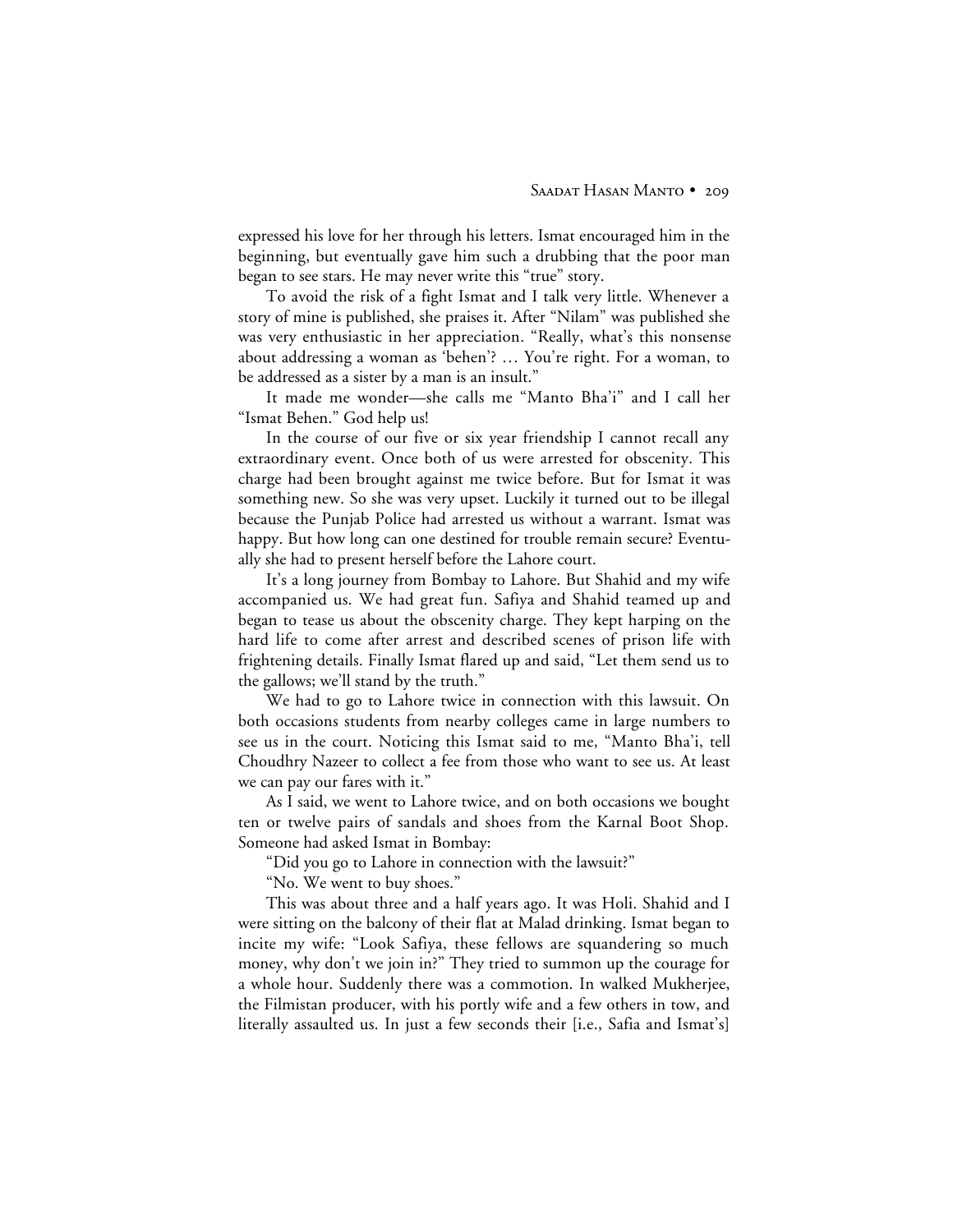faces had become unrecognizable.

Ismat's gaze shifted from the whisky to the colored powders and dyes: "Come on Safiya," she said, "let's spray them with colors."

All of us went out to the bazaar and then Holi started in earnest on G.B. Road. Blue, yellow, green, black—colors were being sprayed all around. Ismat was in the vanguard. She smeared a large Bengali woman with coal tar. At that moment I was reminded of her brother Azim Baig Chughtai. Ismat's voice boomed like that of a military commander—"Let's invade the house of the Fairy-faced."

Everyone liked her idea. In those days Naseem Bano was working for our film *Chal Chal Re Naujawan*. Her bungalow was also on G.B. Road. Within minutes we were all inside her house. Naseem, as usual, was in her makeup. She wore a fine georgette sari. Hearing our noise she and her husband came out. Ismat, drenched in colors, looked like a goblin. My wife had so much color on her face that another coating wouldn't have made any difference. Ismat told her, "Safiya, Naseem is really beautiful."

I looked at Naseem and said, "Beautiful but cold."

Ismat's small eyes rolled behind her eyeglasses stained with colors. "Cold things," she said, "sit well with hot-tempered people."

Saying this she marched past and in a second the fairy-faced Naseem was looking like a circus-clown.

Ismat and I often pondered strange things. "Manto Bha'i, I feel like writing about the romance between roosters and hens" or she would say, "I'll join the defense services and learn to fly planes."

A few months ago, Ismat and I were returning from the Bombay Talkies by electric train. During the conversation I said, "In Krishan Chander's writings I find two frequently occurring motifs—rape and the rainbow."

Ismat looked interested. "That's right," she agreed.

"I'm thinking of writing an essay on him with the title "Krishan Chander, the Rainbow, and Violent Rape." I wonder what the underlying relationship between rape and the rainbow could be?"

Ismat pondered over this for a while. "From an aesthetic point of view, the different colors of the rainbow are very attractive and beautiful. But you're looking at it from another angle."

I said, "Oh yes, red is the color of fire and blood. In mythological iconography this color is associated with the planet Mars, i.e., the executioner in the sky. Maybe this color is the common link between rape and the rainbow."

"Maybe. But do write your essay."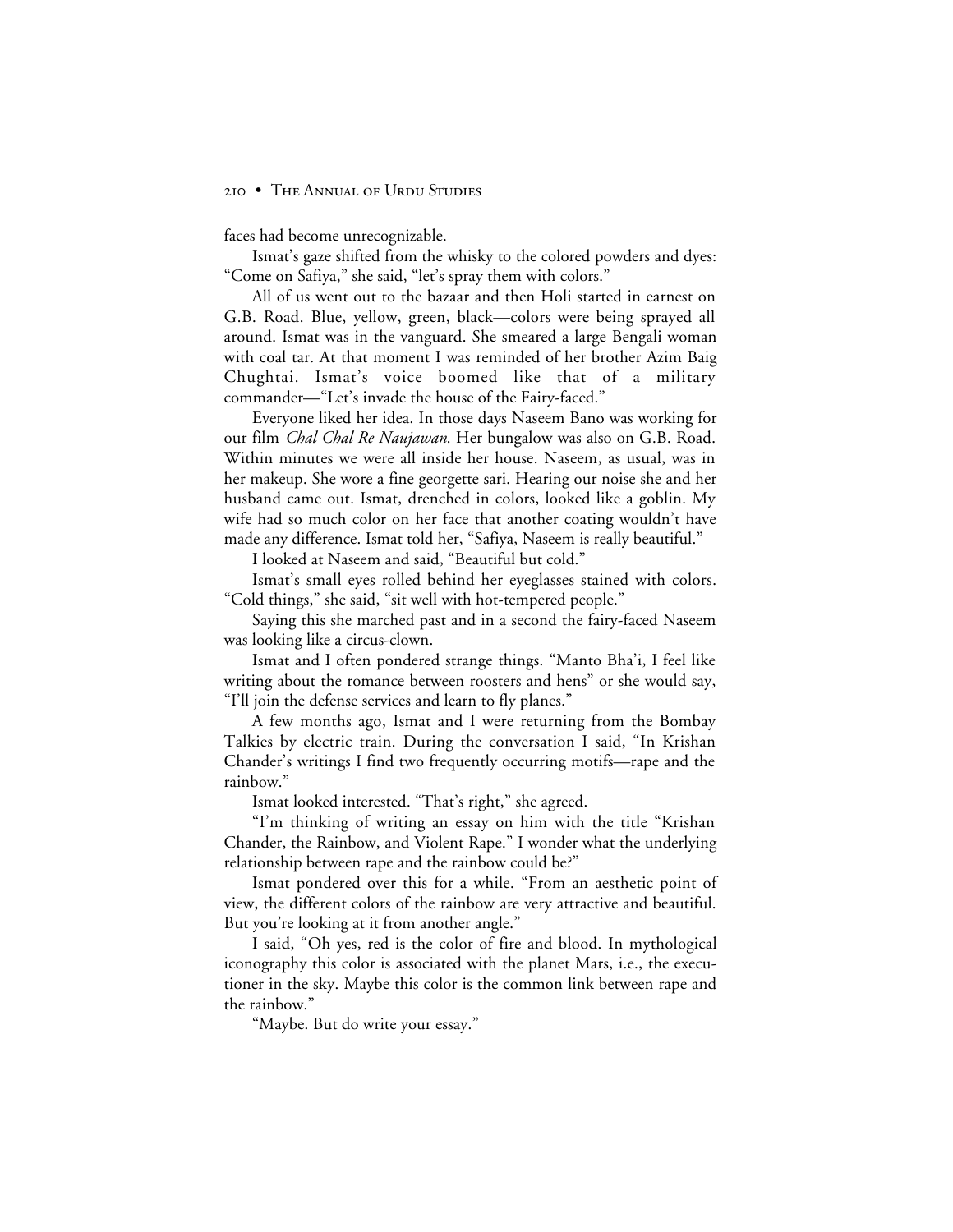"In Christian paintings the red color is the symbol of divine love. No, no." An idea flashed through my mind. "This color is associated with the intense desire for crucifixion. The Virgin Mary is also portrayed wearing red clothes which is a sign of chastity." As I said this my eyes fell on Ismat's white dress.

She broke into a smile. "Manto Bha'i, you must write this essay. It'll be very interesting … but get rid of the word 'violent' in the title."

"Krishan will object. He deplores the act because of its violence."

"His complaint is useless. How would he know—his heroines might have thoroughly enjoyed this violence!"

"God knows better."

Many articles have been written about Ismat's fictional art—less for, more against. If some of them are far-fetched, others defy all comprehension.

Even Patras Sahib, who had been held in check until then by Lahore's middlemen, took off his gloves and wrote an article on her. He is brilliant and witty, so the article is coherent and interesting. Talking about the label "woman" he writes:

It seems that a powerful and seasoned editor (this reference is to Salahuddin Sahib) also wants to keep men and women separate in the realm of literature. He says that as far as women writers are concerned Ismat Chughtai has the same stature among them that George Eliot had in English literature at one time. As though literature is like a tennis tournament where men and women play matches separately.

George Eliot's stature is assured, but merely dropping her name is hardly relevant in the context. What should be investigated is whether there is any essential distinction—not in the external circumstances but in something that is inherent, fundamental, natural—that makes literature produced by women different from that produced by men. If there is some such distinction, then what is it? Whatever the answers to these questions are they will not justify the division of writers on the basis of their sex.

It is entirely probable that the answers to the above questions will not justify putting writers in separate compartments. But, before giving their reply, people will certainly want to know the sex of the person who asked the question—male or female? Once that's clear, the questioner's natural expectations will be evident to a great extent.

Patras Sahib's sentence "As though literature is like a tennis tourna-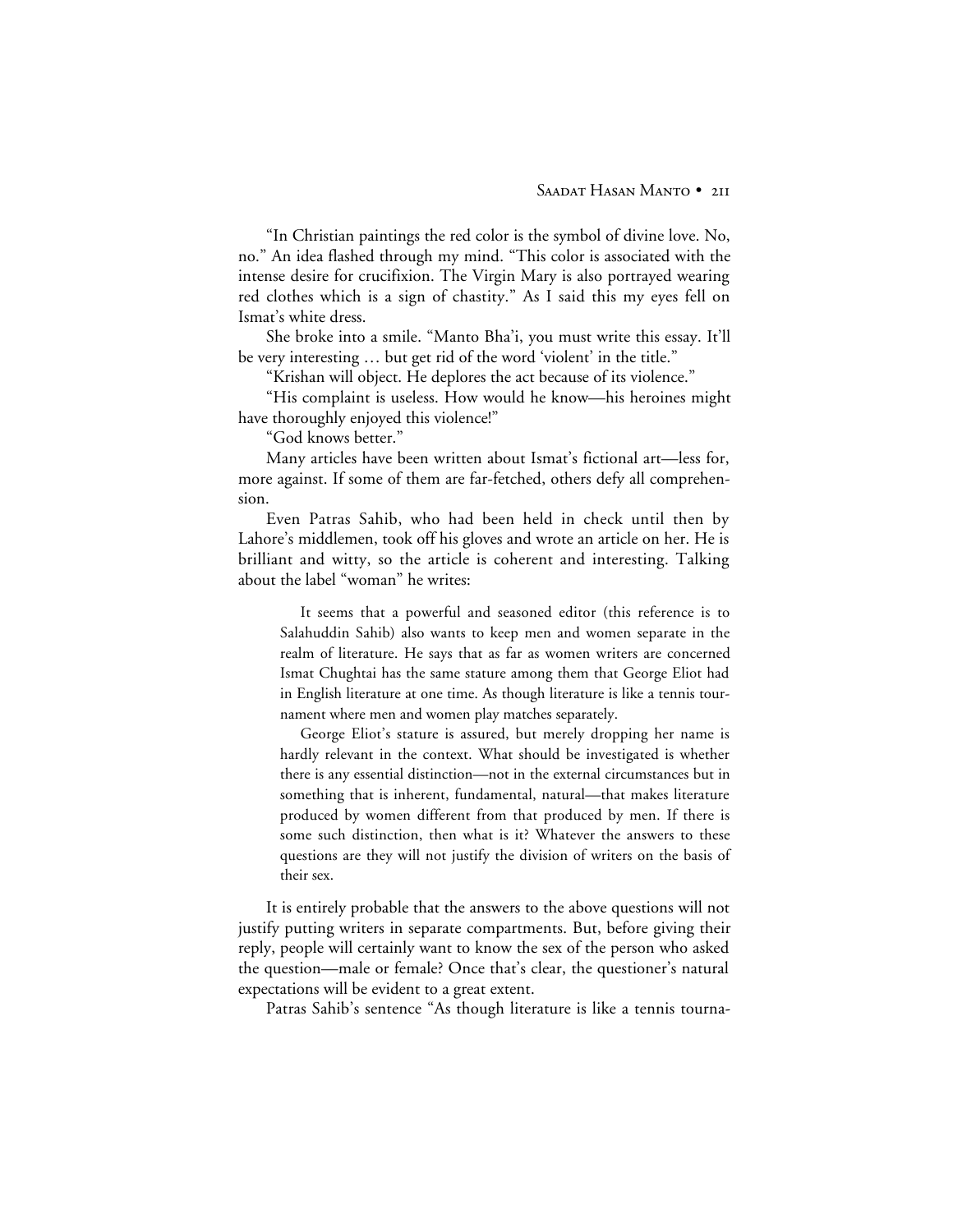ment" is typical of his penchant for wisecracking (*fiqre-bazi*, i.e., witticism). Literature is not a tennis tournament. It's not indecent for men and women to play matches separately. When Patras Sahib delivers a lecture in the classroom, the content of the lecture does not differ on the basis of the sex of the students. But when he has to think about their mental development he will not ignore their gender.

Let a woman become George Eliot or Ismat Chughtai, that does not mean that one should ignore the impact of gender on the literature produced by her. Will Patras Sahib offer the same insight in the case of literature produced by transvestites? Is there any distinction—natural, internal, fundamental—that differentiates the literature produced by ordinary men and women from that produced by the transvestites?

I consider it vulgar to label people as "man" or "woman." It is ridiculous to put up signboards on mosques and temples declaring that they are houses of worship. But from an architectural point of view, when we compare them with residential dwellings we do not ignore their sacred character.

Ismat's identity as a woman has left its deep imprint on all branches of her writing, which guides us at every step in our appreciation of her art. Her merits and inadequacies as a writer, of which Patras Sahib has made an objective assessment in his article, cannot be seen in isolation from her gender. And there is no way—critical, literary or chemical—to do that.

There is one Aziz Ahmad who, in a critique of Ismat Chughtai's *Terhi Lakeer* in *Naya Daur,* writes:

Ismat has just one way of experiencing the body and that is through fondling. All the men who figure in her novel—from Rasheed to Taylor—have been judged by their physical or mental sexual activity. Most of the time it is passive. This is her only means to know men, life and the universe: "Abbas's hands flashed like lightning under heaps of quilts and small vibrations spread among the group of girls." Rasul Fatima's tiny hands are an indication of a dark sexuality. And a somewhat less obscure version of it is the revulsion and love felt by the matron. She was surprised that the girls did not feel the probing eyes of the rakes crawling along their thighs. In this regard, Shamman's feminine sensibility (attention Patras Sahib) feels the touch of fingers on her thighs….

Aziz Ahmad Sahib is wrong in asserting that for Ismat the only way of perceiving is through fondling. First of all, it's wrong to call it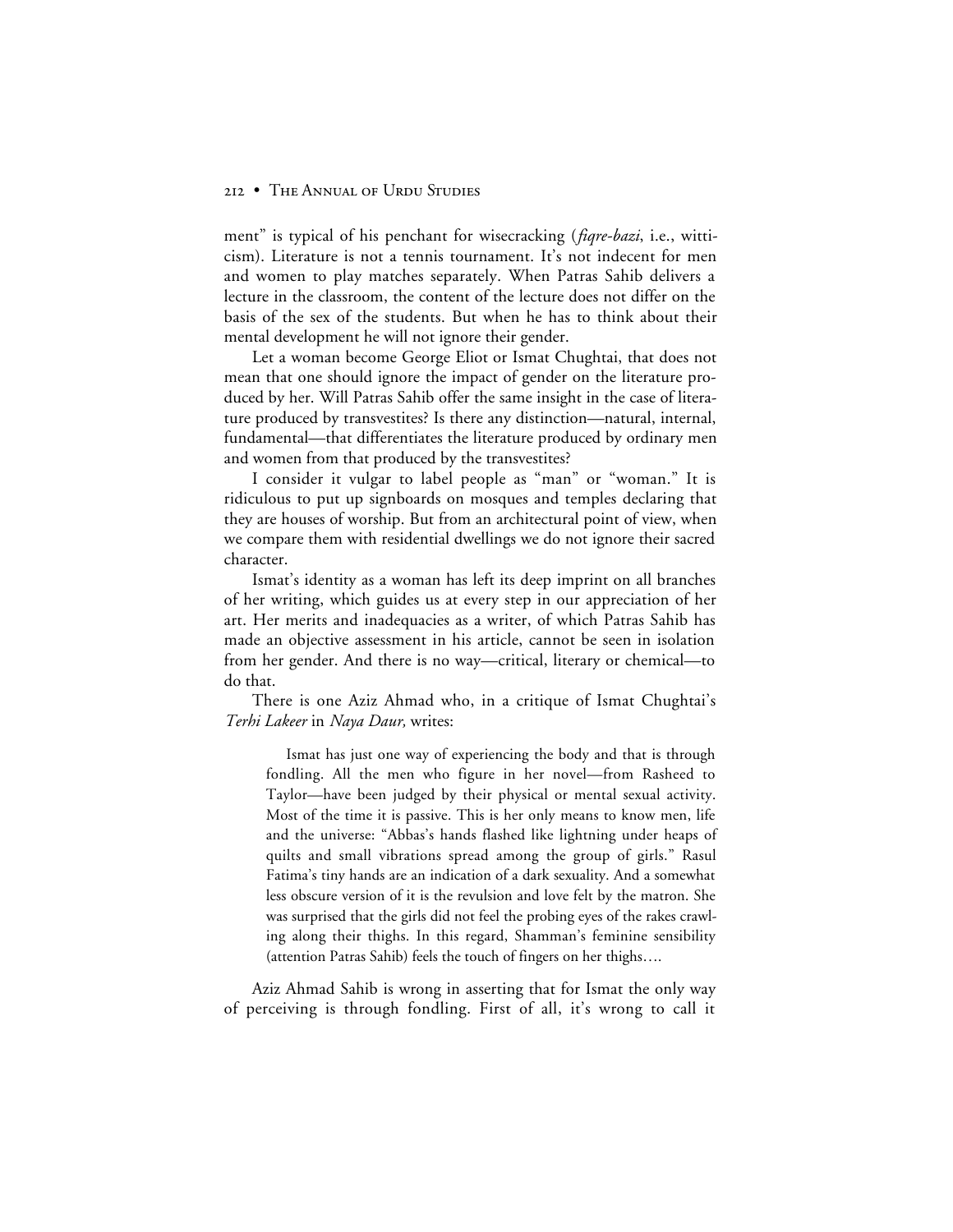fondling, because that's an act which goes on for some time. Ismat is extremely sensitive. A gentle caress is enough for her. In her, the other senses seem to be equally active. For instance, the auditory sense and the sense of smell. As far as I can see, the sense of hearing has a greater role in her writings:

*Gharrrr … phat … shoon … phash….*The car was groaning outside in the carport.

He kept on turning the tuning knob on the radio—*kharr…khaan …shauh… shash … gharum…..*Tears welled up in my eyes.

*Tanan… Tanan……*The cycle bell rang. I realized Edna had come. ["Puncture"]

Then, as she tried to doze off, loud bangs and peals of laughter came from the roof.

The *bahu* came down the stairs banging her feet while her anklets tinkled.

*Ghan…ghan… ghan*—the *bahu* mumbled. ["Saas"]

The baby will croon—*koon, koon*—and then begin to slurp—*chapar… chapar….* ["Safar Mein"]

It was like a cat licking a plate—*sapar … sapar….* ["Lihaf"]

*Tick tock, tick tock*—his heart began to beat like a clock.

Mosquitoes breaking out into loud guffaws. ["Til"]

A mysterious, graveyard-like sob vibrated in the wind. ["Jhurri Mein Se"]

The tinkling of *ghungroo* and the sound of clapping crept into my body and began to dance in my veins. ["Pesha"]

The sense of smell is also active in places:

Just smell the stench of that rotten hookah. Oh God, *thu … u.*

The odor of syrup was so strong that it was difficult to sleep. ["Da'in"]

The mustard oil would begin to give off a stench on the eighth day. ["Neera"]

Her body exuded a strange, sickening odor.

The warm scent of attar had made her all the more attractive.

Flaring my nostrils I sniffed the air. There was only the warm scent of attar, sandalwood and henna, nothing else. ["Lihaf"]

He had drawn even the deep sighs and soft fragrance in color. ["Til"] A man's shirt, pervaded by the odor of cigarettes.… ["Hero"]

She picked up tiny leaves of coriander and began to sniff them. ["Mera Bachcha"]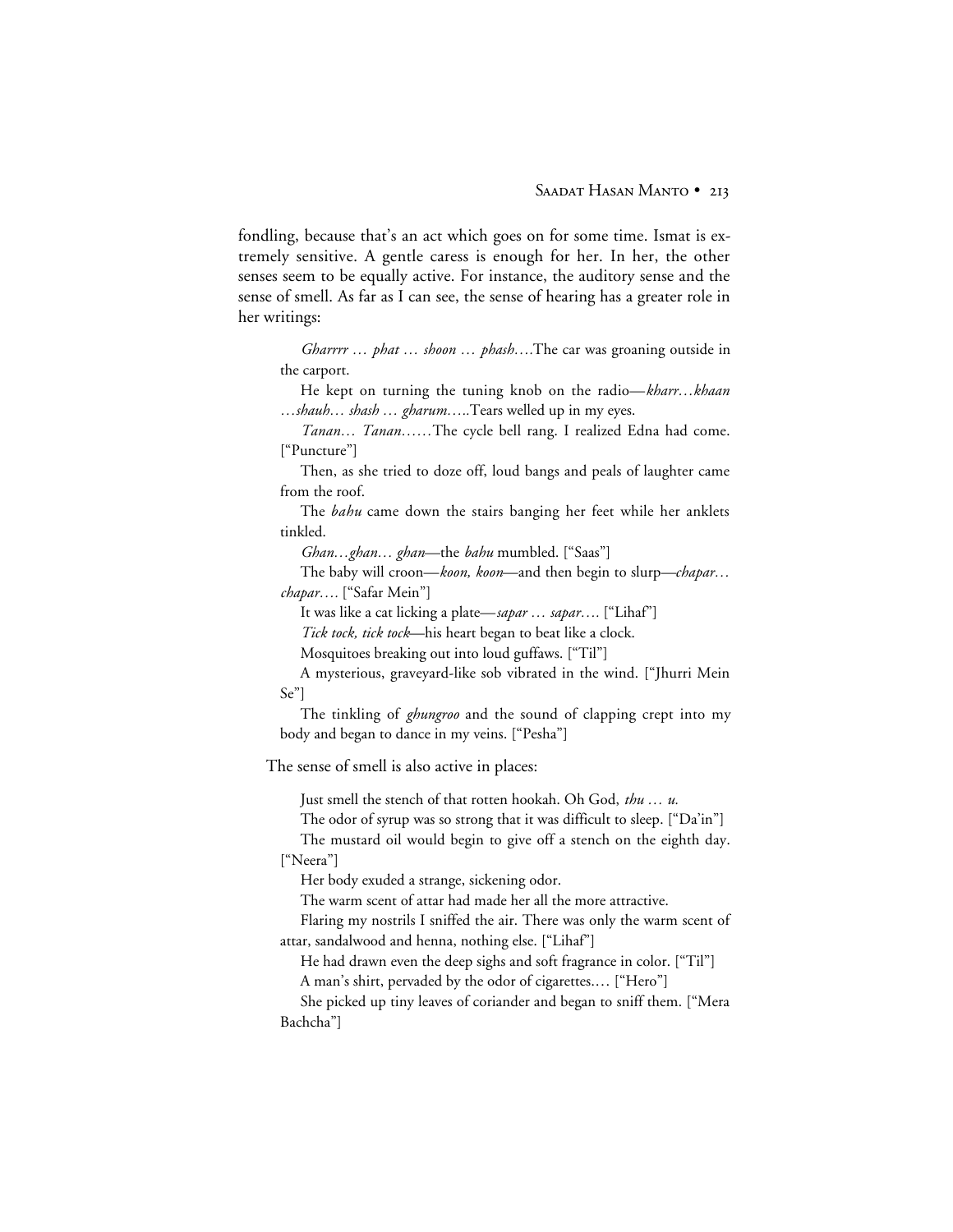All her senses work at appropriate places and they work properly. Aziz Sahib's view that sex is omnipresent in her writing like a disease may be correct in the way he looks at it. But let him not suggest prescriptions to remedy it. In any case, even writing itself is a disease. A perfectly healthy man whose temperature never fluctuates from 98.6 will forever remain barren, his life's slate absolutely cool and clean.

Aziz Ahmad Sahib further writes:

The greatest tragedy of her heroines is that no man has ever loved them deeply, nor they any man. Love bears the same relationship to the body as electricity bears to a wire. Just press the switch and love lights up the world like a thousand candles. It makes the fan move in the scorching heat of the noon. With the strength of a thousand demons it turns the wheels of the great machines of life. And sometimes it does up the hair or irons the clothes. As a writer Ismat Chughtai has no conception of such love.

It's clear that Aziz Ahmad Sahib regrets this. But this love, of which he seems to have some knowledge, appears to have been created by him according to a five-year plan and now he wants to impose it on everyone … To go along with him, let me imagine that Ismat's heroines were unaware of both the AC and DC currents of love…. Even then how does it follow that they neither loved anyone deeply, nor anyone them?

Ismat, of course, knows nothing of the kind of love which Aziz Ahmad Sahib has manufactured. It is precisely this ignorance which makes her writing possible. Today if the wires of her life were connected to this love and if the switch were pressed, it is quite possible that another Aziz Ahmad would be born, but Ismat, who has produced "Til," "Gainda," "Bhulbhulaiyan" and "Jaal," would certainly die.

There are as many opinions as there are critics: Ismat's plays are weak. There are loose ends here and there. Her plots are not well-knit. The scenes do not dovetail into one another but remain a jumble of patches. She feels like a stranger at parties. She is obsessed with sex, so much so that it seems to be a disease. Ismat's childhood was not conducive to her mental development. She excels in describing what goes on behind the curtain. Ismat is not interested in society but in people. Not in people but in individuals. Ismat has just one way of perceiving the body and it is through fondling. Her stories have no direction. Ismat's acute power of observation is extraordinary. Ismat is an obscene writer. She is a genial humorist and a satirist and her style is characterized by these salient